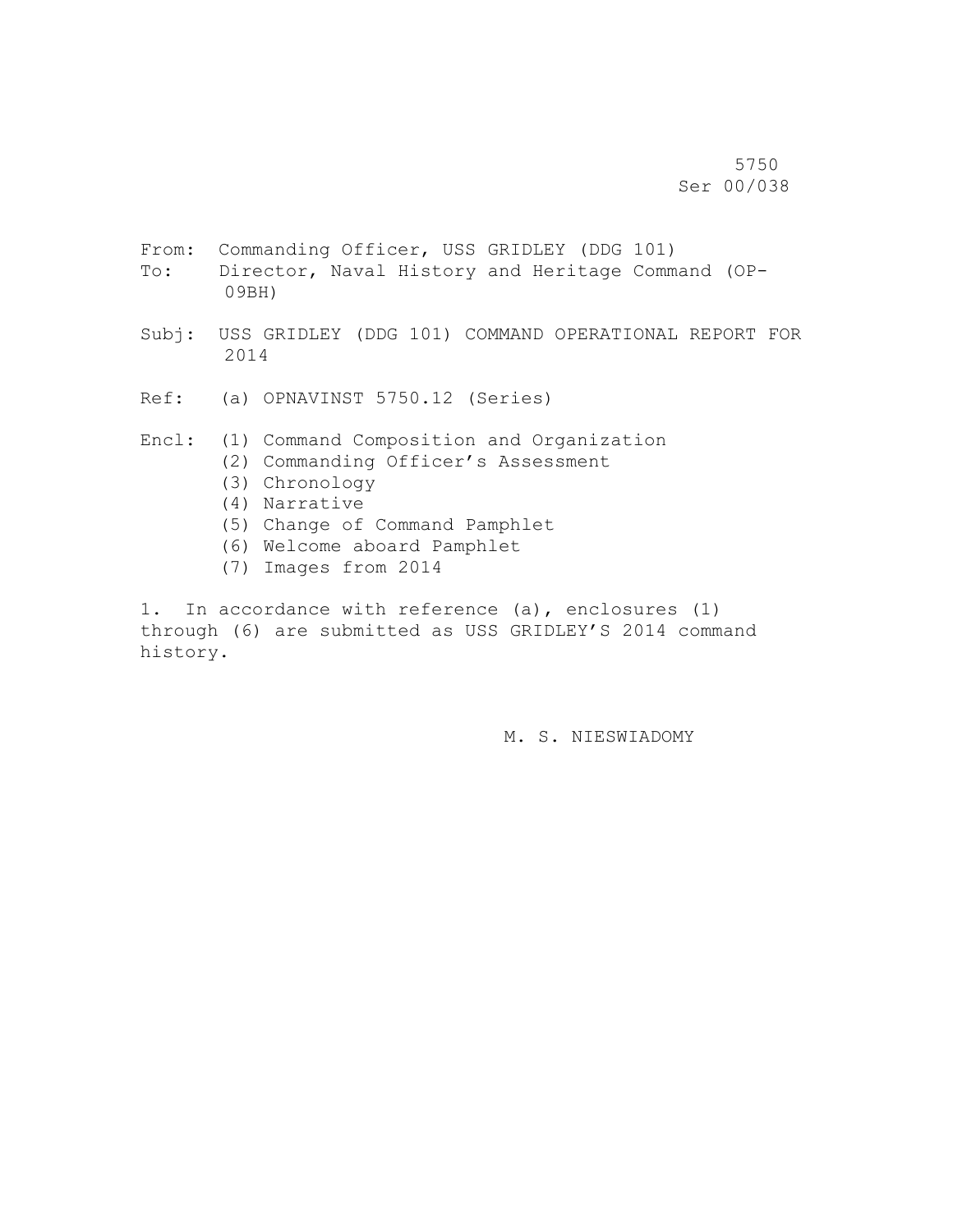#### **COMMAND COMPOSITION AND ORGANIZATION**

Name of command / organization: USS GRIDLEY (DDG 101)

Unit identification code: 23151

Name and rank of commanding officer: CDR Mark S. Nieswiadomy

Date Assumed Command: March 28, 2014

Mission / command employment / operations: GRIDLEY'S primary mission is to provide air defense in a carrier strike group. GRIDLEY can also coordinate and execute operations in anti-submarine warfare, antisurface warfare, maritime interdiction, strike warfare, and a variety of other warfare areas. GRIDLEY has the capability to embark two MH-60R Seahawk helicopters. The crew trains underway primarily off the coast of San Diego, CA. When deployed, GRIDLEY operates in the THIRD, SEVENTH, and FIFTH Fleet areas of operation.

Homeport: San Diego, CA

Immediate superior in command:

Operational: Commander, Destroyer Squadron ONE

Administrative: Commander, Destroyer Squadron ONE

Task force assigned: USS GRIDLEY is assigned to Commander, Carrier Strike Group ONE.

Units assigned under operational control: GRIDLEY embarked Helicopter Maritime Strike Squadron SEVENTY THREE Detachment CE-3.

Types of aircraft embarked: Two MH-60R helicopters

Number of personnel assigned:

 Officers: 36 Enlisted: 292 Civilian: 0

Command point of contact

Name: LTJG

Title: Navigator

E-mail: Phone number: Quarterdeck: Command mailing address: USS GRIDLEY (DDG 101), FPO AP 96666-1210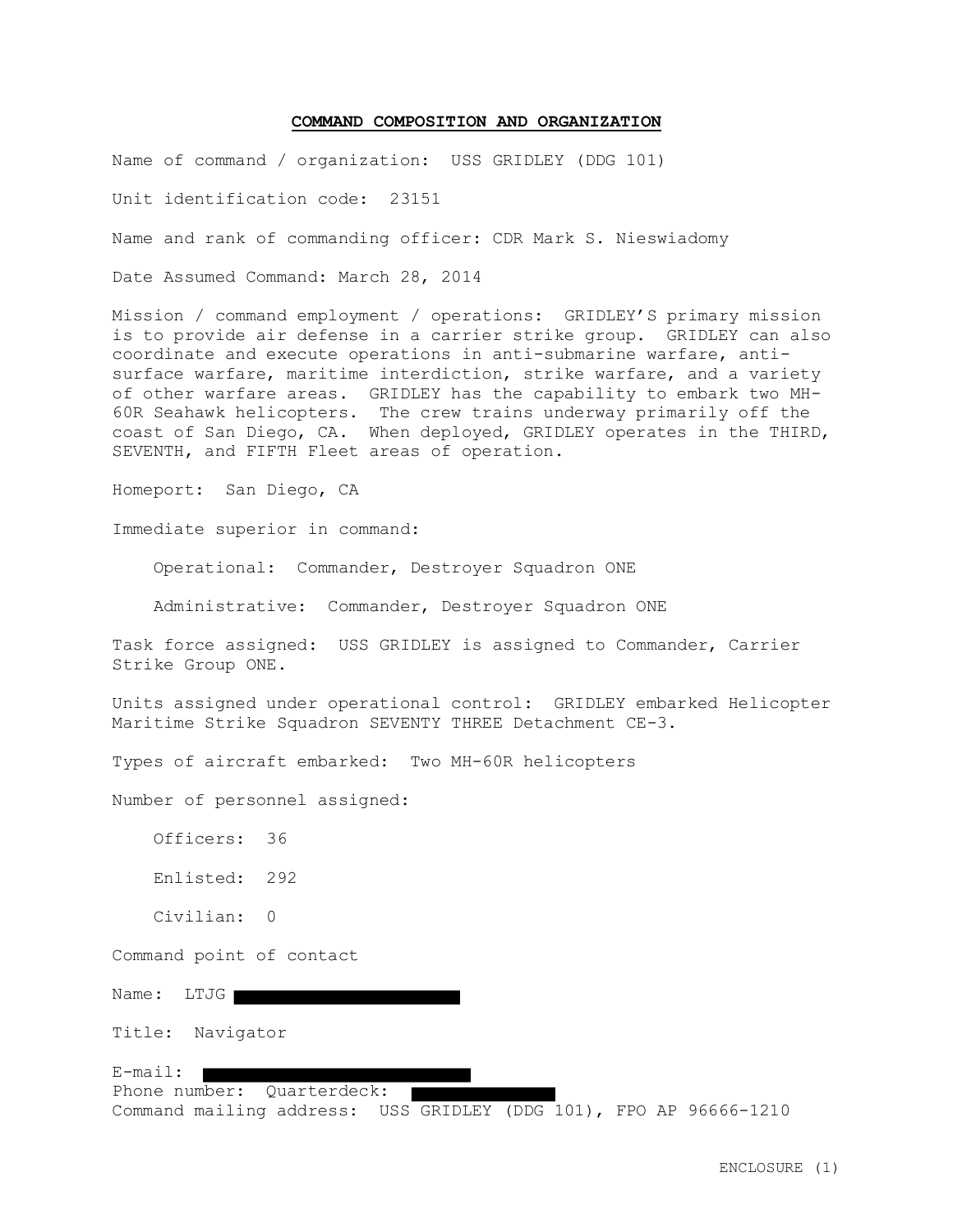#### **CO'S ASSESSMENT**

For the crew of USS GRIDLEY (DDG 101), 2014 proved to be a challenging year culminating in a successful deployment to the FIFTH and SEVENTH Fleet areas of operations as part of the CARL VINSON Carrier Strike Group.

Having returned from a successful FIFTH and SEVENTH Fleet deployment in February 2013, GRIDLEY's challenge was to complete a compressed basic and integrated training cycle in order to deploy with CARL VINSON strike group in August 2014. To meet this goal, each week the dedicated and Sailors of GRIDLEY prepared, trained and drilled across a myriad of warfare training areas including: Air warfare, Anti-submarine warfare, Surface warfare, Strike (TLAM), Electronic warfare, Medical, Logistics, Damage Control and Engineering. Assisting in this task were the professional trainers from Afloat Training Group Pacific who worked hand-in-hand with the GRIDLEY crew towards successful certification in every warfare area.

In addition to the training requirement for deployment, much effort was dedicated towards the material readiness of the ship ensuring all equipment and systems were fully ready to support a robust strike group deployment. Key inspections of GRIDLEY's material readiness were the successful 3M Certification and TYCOM Mid-cycle Inspection (MCI).

GRIDLEY continued to hone her war fighting skills during integrated training with the CARL VINSON strike group during JTFEX and COMPTUEX off the southern California coast. All of the training conducted during these events would soon be put to the test as GRIDLEY "chopped" to SEVENTH and FIFTH Fleets areas of operations.

Throughout 2014 a special emphasis was placed on GRIDLEY's ASW mission area. Equipped with the SQQ-89A(V)-15 sonar suite, the ASW team of GRIDLEY was put through a rigorous training regime which included ASW Certification, PARR, NUTAC and USWEX-14.

After deploying in August 2014, GRIDLEY participated in exercise VALIANT SHIELD-14 with ships and aircraft from both the GEORGE WASHINGTON Carrier Strike Group and CARL VINSON Carrier Strike Group. Highlights of this exercise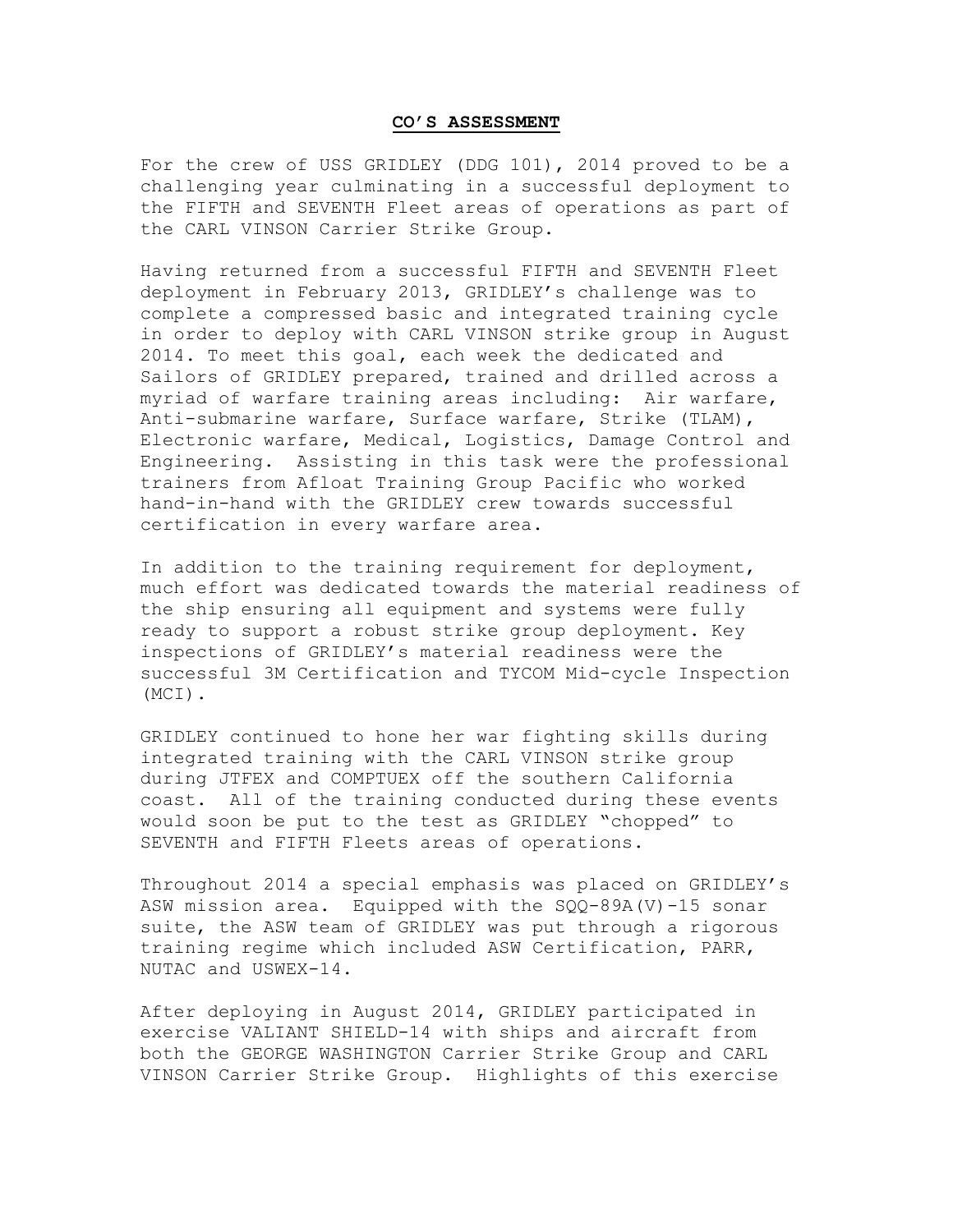included GRIDLEY's participation in a combined live-fire missilex event.

Upon arriving in FIFTH Fleet area of operation, GRIDLEY's dedicated efforts in training and material readiness were put to great affect in supporting CARL VINSON Carrier Strike Group's support of Operation INHERENT RESOLVE.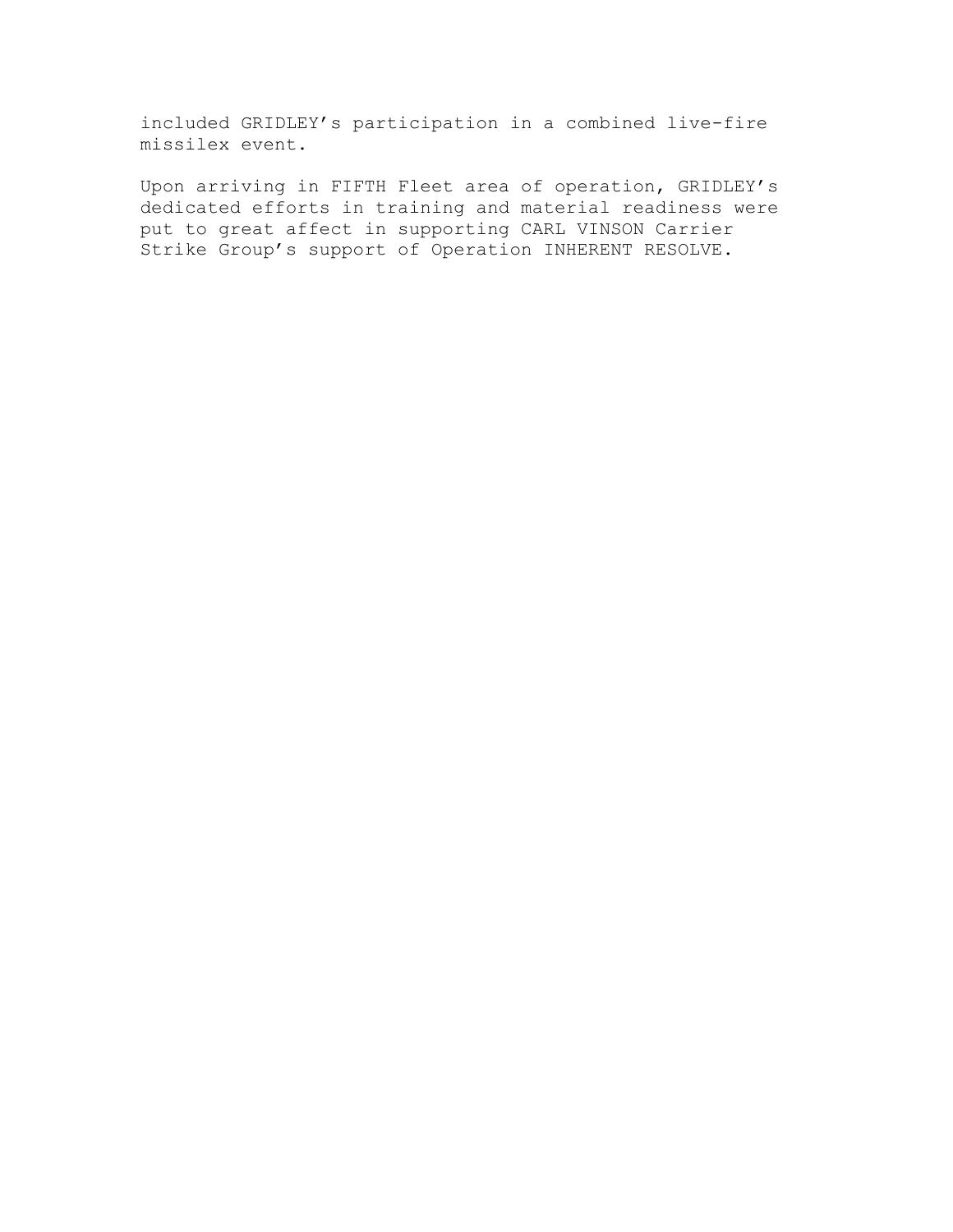# **2014 CHRONOLOGY:**

## **JANUARY**

| $01$ JAN:       | Celebrated New Years in port San Diego.<br>Holiday POM continues from 2013.                                        |  |  |  |
|-----------------|--------------------------------------------------------------------------------------------------------------------|--|--|--|
| $06 - 10$ JAN:  | POM Period ends<br>STW 2.2A<br>$MOD-D$ 1.3<br>COMMS 1.1R                                                           |  |  |  |
| $13 - 17$ JAN:  | COMMS 1.2<br>AW/SW 2.1 (Week 2)<br>Intel 2.1<br>C4I/SPY SAGT (Week 2)<br>Start SMC 1.2                             |  |  |  |
| 17 JAN:         | END 4A1 CMAV                                                                                                       |  |  |  |
| $21 - 24$ JAN:  | Underway San Diego, in support of MOB-E 1.3,<br>FSOM 1.3 and MOB-N 1.4<br>$MOB-E$ 1.3<br>FSOM 1.3<br>$MOB-N 1.4$   |  |  |  |
| 24 JAN:         | RAS with USNS GUADALUPE                                                                                            |  |  |  |
| $27 - 31$ JAN:  | STW 2.3A<br>AS/SW 2.2                                                                                              |  |  |  |
| <b>FEBRUARY</b> |                                                                                                                    |  |  |  |
| 03-07 FEB:      | Underway San Diego, in support of MOB-E 1.3,<br>MOB-S 1.4 and COMMS 1.3<br>$MOB-E$ 1.3<br>$MOB-S 1.4$<br>COMMS 1.3 |  |  |  |
| 05 FEB:         | RAS with USNS GUADALUPE                                                                                            |  |  |  |
| 10-14 FEB:      | <b>USW 2.1</b><br>3M 1.3                                                                                           |  |  |  |
| 18-21 FEB:      | Underway San Diego, in support of MOB-E 1.4 and<br>FSO-M 1.4<br>$MOB-E$ 1.4<br>FSO-M 1.4                           |  |  |  |
| 24 FEB:         | Start 4A2 CMAV                                                                                                     |  |  |  |
| 24-28 FEB:      | $MOD-D$ 1.3<br>INT 2.2                                                                                             |  |  |  |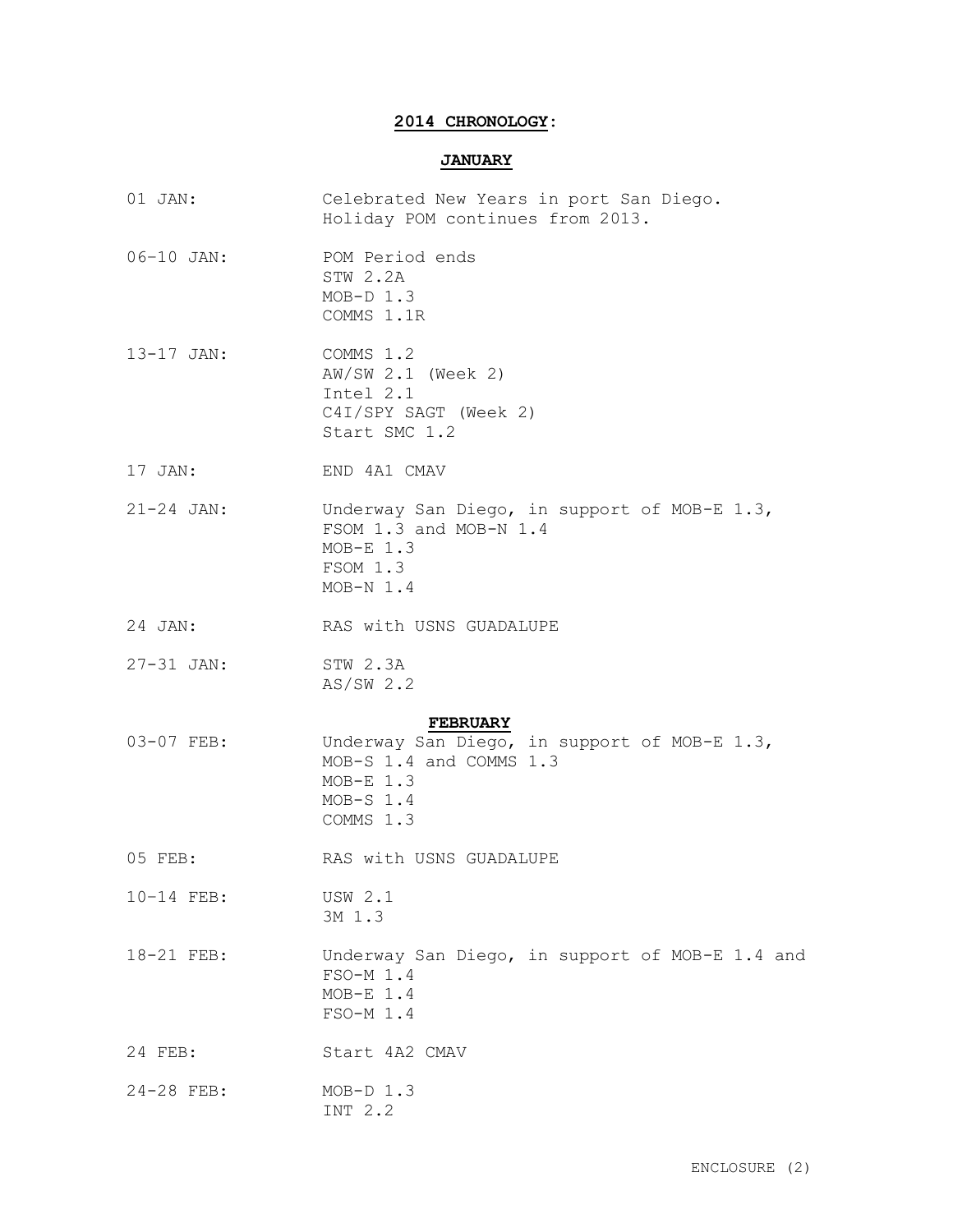|                  | COMMS 1.4<br>EXPSAF 1.3<br>STW 2.4A<br>NUWTAC Phase 1                       |
|------------------|-----------------------------------------------------------------------------|
| 25 FEB:          | Start CCAT                                                                  |
|                  | <b>MARCH</b>                                                                |
| 03 MAR:          | Start CVINSG FST-M                                                          |
| 03-07 MAR:       | $MOB-D 1.4$<br>SMC 1.3<br>CRY 2.1<br>NSFS MTT<br>STW 2.3B<br>NUWTAC Phase 2 |
| 10-28 MAR:       | READ-E6                                                                     |
| $10 - 14$ MAR:   | AT 1.2<br>VBSS 2.1<br>NFCS MTT<br>STW 2.3B                                  |
| 14 MAR:          | End 4A2 CMAV                                                                |
| 17-21 MAR:       | <b>USW 2.1R</b><br>AT 1.3                                                   |
| 21 MAR:          | End CVINSG FST-M                                                            |
| 24-28 MAR:       | EW 2.2<br>CRY 2.2<br><b>USW 2.2</b><br>VBSS 2.2<br>EXPSAF 1.4 SESI          |
| 28 MAR:          | Change of Command                                                           |
| 31 MAR - 04 APR: | USW 2.2 (Week 2)<br>EW 2.2 (Week 2)<br>CRY 2.2 (Week 2)<br><b>VBSS 2.3</b>  |

# **APRIL**

| $07 - 11$ APR: | PRT Week |
|----------------|----------|
|                | TNT 2.3  |
|                | AS 2.3   |
|                | SW 2.3   |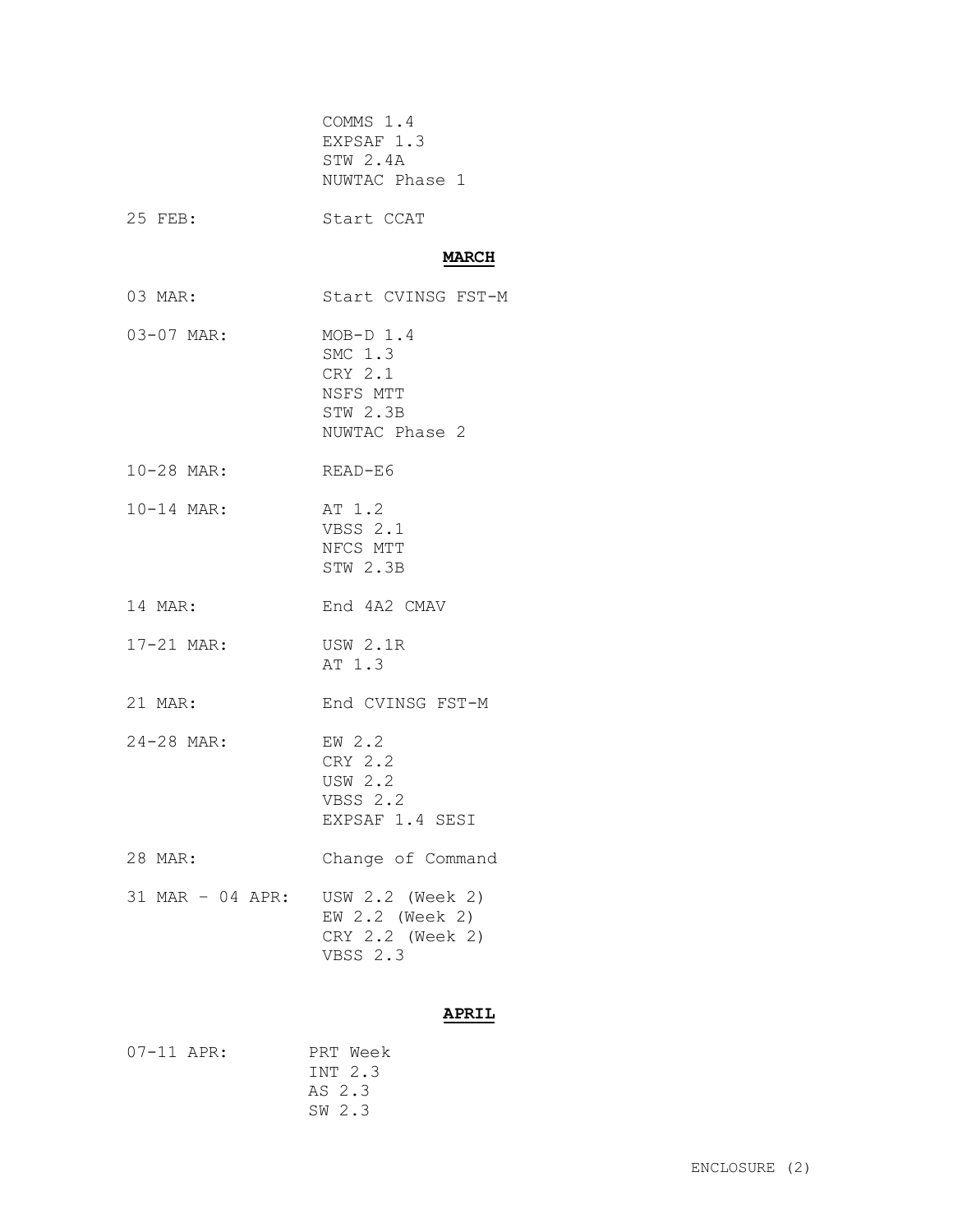- EW 2.3 CRY 2.3 USW 2.2 14-18 APR: CRY INT 2.4 FST-U AW 2.4B SW 2.4B EW 2.4B SUPPLY 1.4 21-25 APR: Underway San Diego, in support of USW 2.4 USW 2.4 Certification 25 APR: RAS with USNS YUKON
- 28 APR: AT 1.4A/B
- 29 APR 02 MAY: Underway San Diego, in support of AW 2.4B, SW 2.4B, STW 2.4B, NSFS and USW 2.4

## **MAY**

- 01 MAY: RAS with USNS YUKON
- 05-06 MAY: Underway San Diego, in support of MCI
- 07 MAY: VBSS 2.4
- 08 MAY: CVINSG FPEX
- 09 MAY: Underway San Diego, in support of C2X and JTFX
- 09 MAY 09 JUN: C2X
- 10 MAY: RAS with USNS CARL BRASHEAR
- 15 MAY: RAS with USNS YUKON
- 18 MAY 09 JUN: NUWTAC Phase 3
- 21 MAY: RAS with USNS CARL BRASHEAR
- 28 MAY: RAS with USNS YUKON

## **JUNE**

- 04-10 JUN: JTFX
- 03 JUN: RAS with USNS YUKON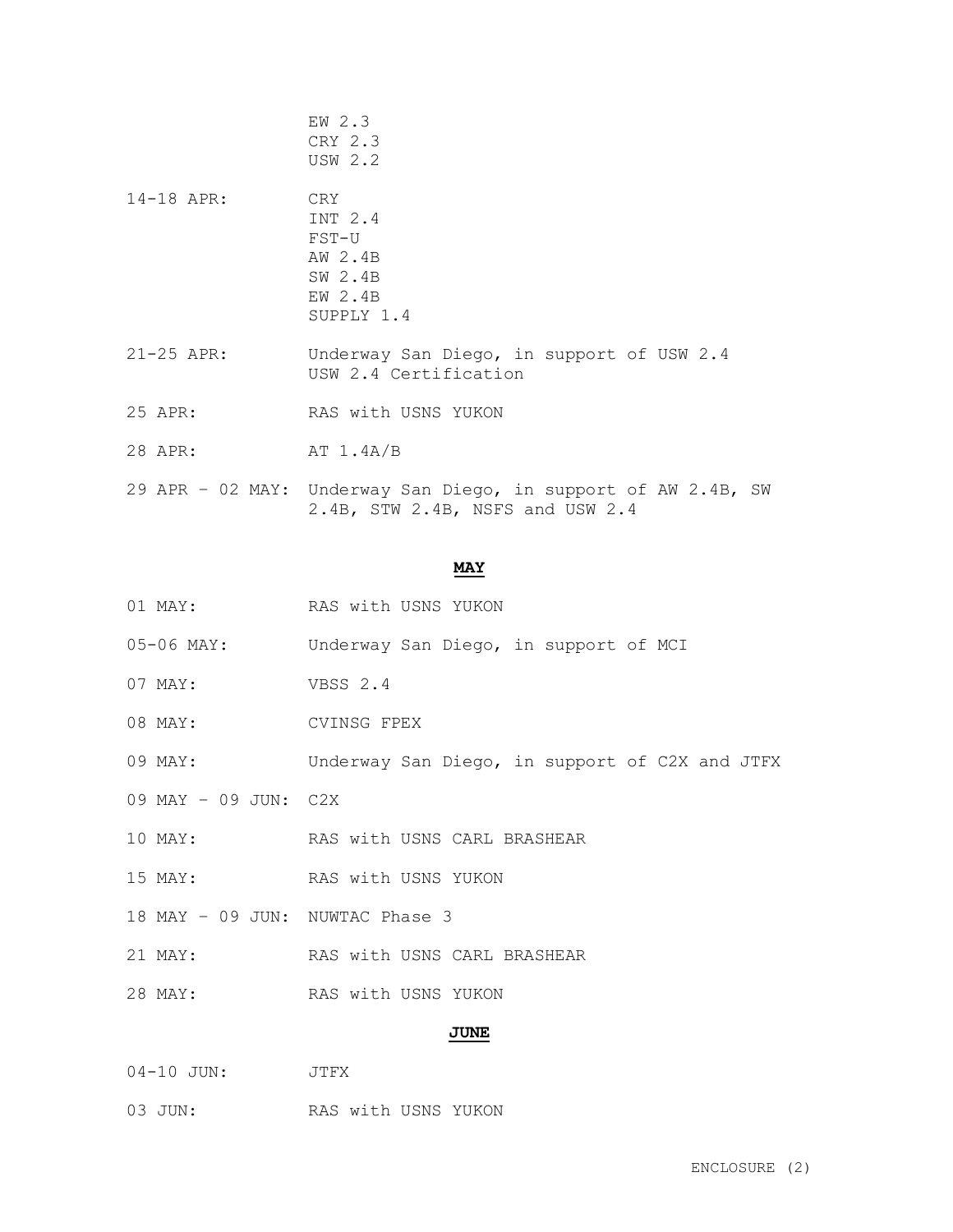- 10 JUN: Moored, San Diego
- 16 JUN: Underway San Diego enroute to Seal Beach, CA Moored, Seal Beach, CA

16-20 JUN: Ammo on load at Seal Beach, CA

- 20 JUN: Underway Seal Beach enroute to San Diego Moored, San Diego
- 21 JUN: Start 4A3 CMAV
- 23-30 JUN: SAR 1.4
- 30 JUN 03 JUL: AWT Phase 3

### **JULY**

- 07-09 JUL: 3M 1.4
- 07-18 JUL: TSRA 1 & 5
- 17 JUL: End 4A3 CMAV
- 22 JUL 04 AUG: Pre-deployment leave period 1

#### **AUGUST**

- 06-19 AUG: Pre-deployment leave period 2
- 20 AUG: Transit to Bravo pier in support of ammo on load Return from Bravo pier Moored, San Diego
- 22 AUG: Underway San Diego for deployment
- 24 AUG: RAS with USNS GUADALUPE
- 30 AUG: RAS with USNS CARL BRASHEAR and USNS GUADALUPE
- 31 AUG 04 SEP: USWEX 14-1

#### **SEPTEMBER**

- 03 SEP: Moored, Pearl Harbor in support of emergent depot level repairs
- 04 SEP: Underway Pearl Harbor RAS with USNS GUADALUPE SESEF Range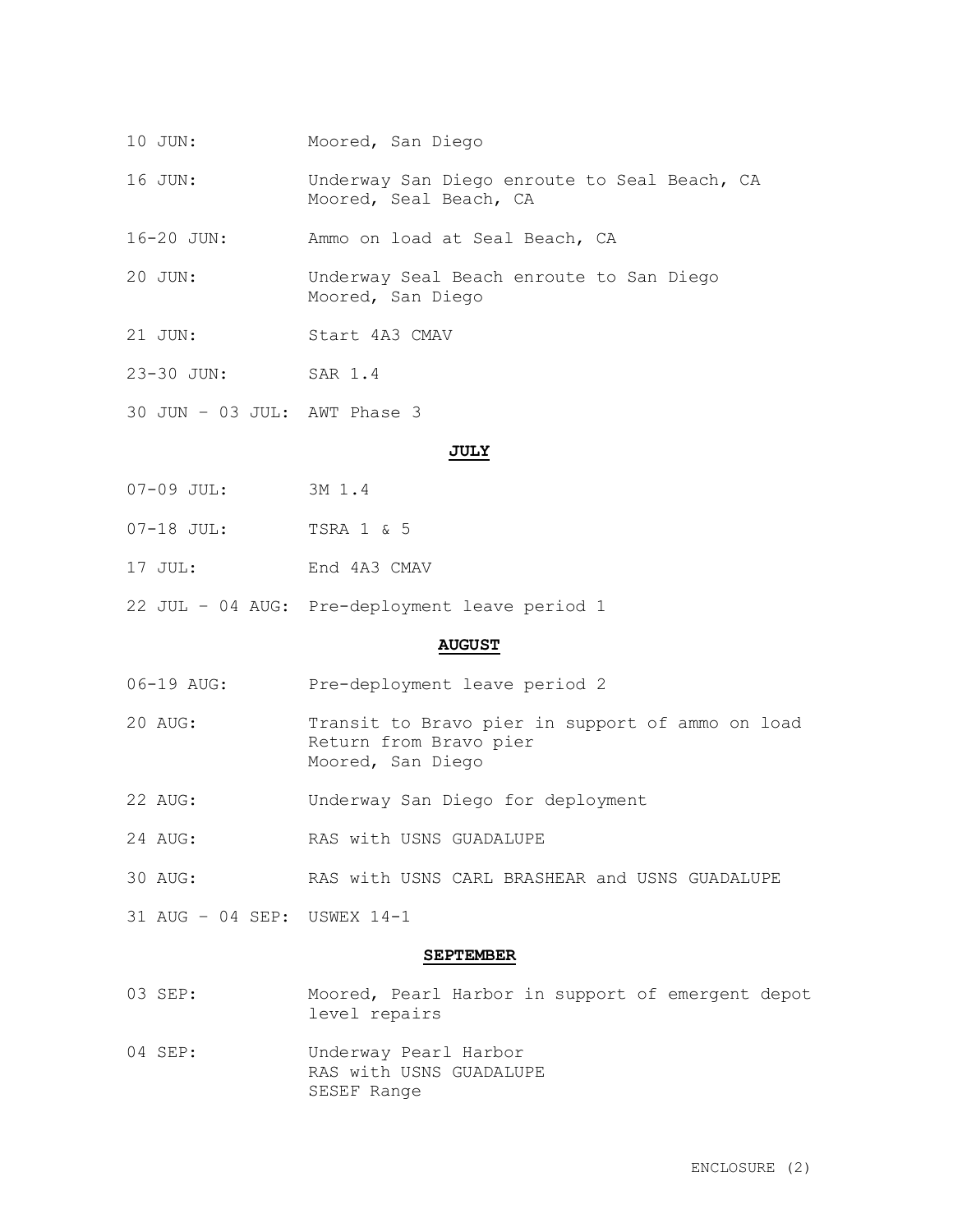- 05 SEP: Moored, Pearl Harbor in support emergent depot level repairs Underway Pearl Harbor
- 08 SEP: RAS with USNS RAINIER
- 09 SEP: SEVENTH FLEET operations
- 14 SEP: RAS with USNS RAINIER and USNS TIPPECANOE
- 15-23 SEP: Exercise VALIANT SHIELD 2014
- 19 SEP: RAS with USNS RICHARD E. BYRD and USNS JOHN ERICSSON
- 24 SEP: RAS with USNS JOHN ERICSSON
- 30 SEP: RAS with USNS RAPPAHANNOCK

### **OCTOBER**

- 01 OCT: RAS with USNS CARL BRASHEAR
- 02 OCT: Moored Changi Naval Base, Singapore
- 07 OCT: Underway Changi Naval Base, Singapore
- 14 OCT: RAS with USNS TIPPECANOE
- 16 OCT: FIFTH FLEET operations
- 19 OCT: RAS with USNS JOSHUA HUMPHREYS
- 26 OCT: RAS with USNS JOSHUA HUMPHREYS
- 27 OCT 11 NOV: INTERNATIONAL MINE COUNTER MEASURE EXERCISE 2014

### **NOVEMBER**

- 05 NOV: Anchored IVO Djibouti, Djibouti
- 07 NOV: RAS with USNS WALTER S. DIEHL
- 11 NOV: Rendezvous with HMS BULWARK for VBSS and DIVTACS exercises
- 14 NOV: RAS with USNS WALTER S. DIEHL
- 23 NOV: RAS with USNS WALTER S. DIEHL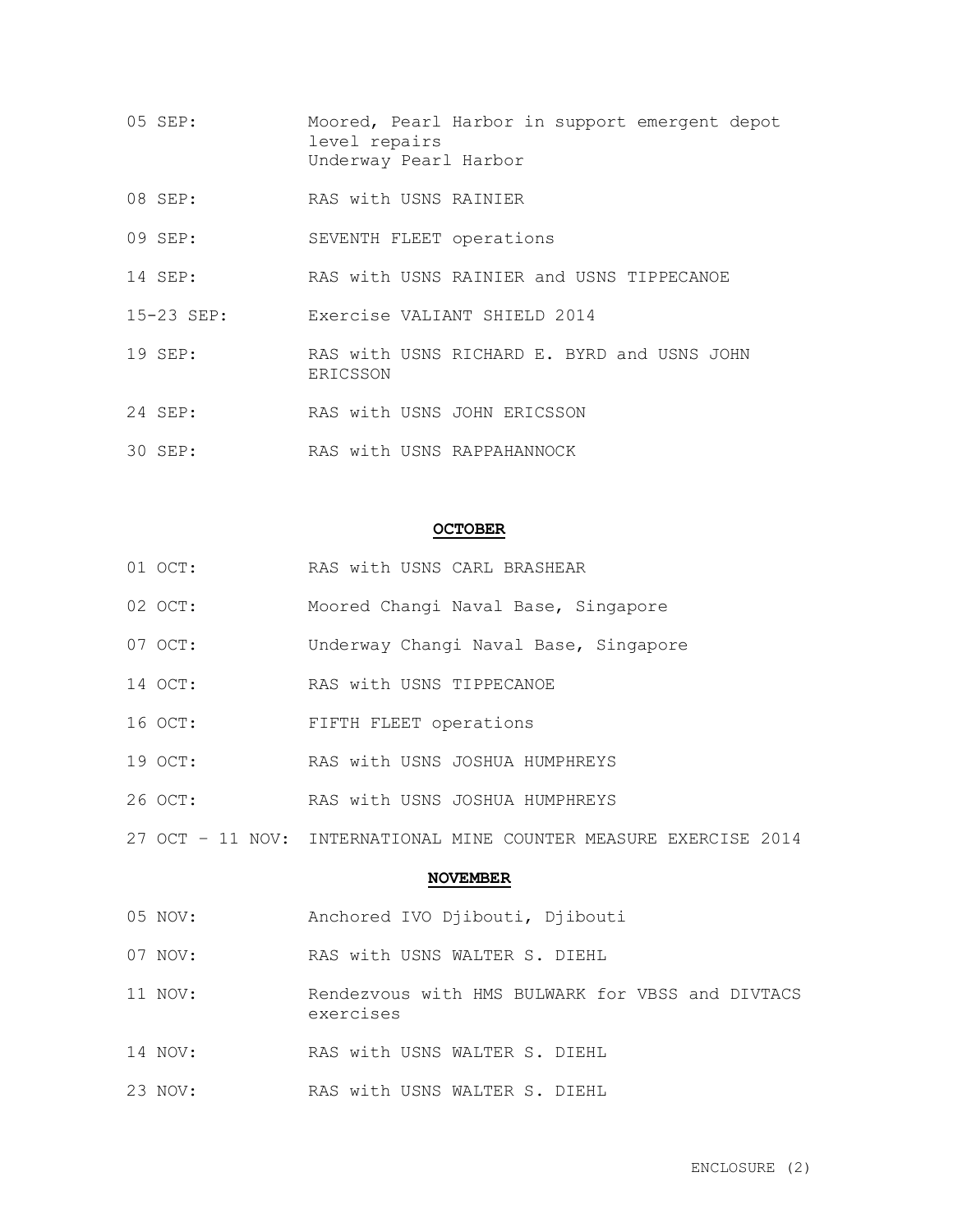# **DECEMBER**

- 02 DEC: VERTREP with USNS JOSHUA HUMPHREYS
- 05 DEC: Moored, Muscat, Oman
- 09 DEC: Underway, Muscat, Oman RAS with RFA WAVE RULER
- 15 DEC: RAS with USNS WALTER S. DIEHL
- 21 DEC: RAS with RFA WAVE RULER VERTREP with USNS WALTER S. DIEHL
- 31 DEC: RAS with RFA WAVE RULER Celebrated New Years underway in FIFTH FLEET area of operations.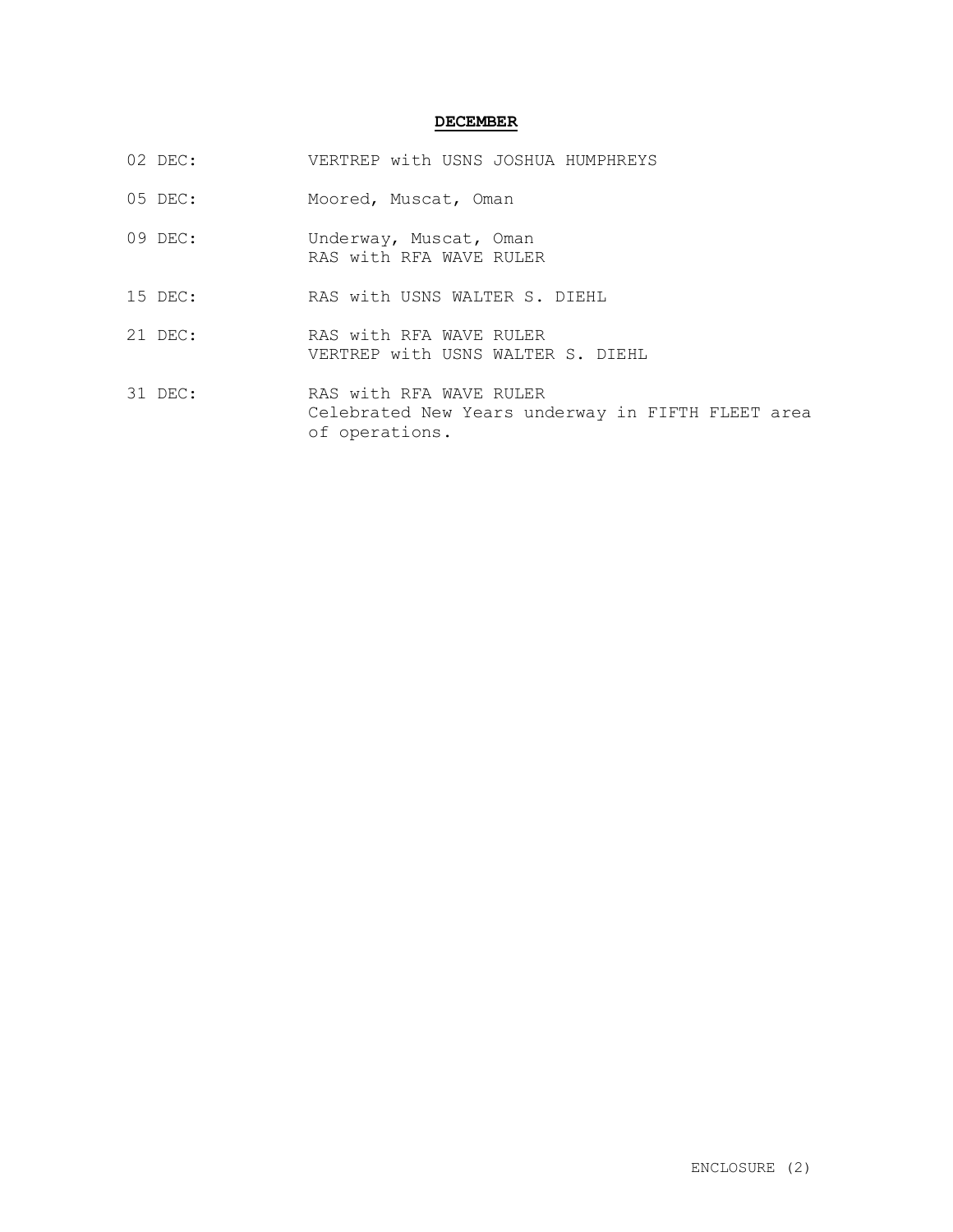### **NARRATIVE**

USS GRIDLEY (DDG 101) began the New Year by continuing its second holiday leave period in port, San Diego, CA. After the crew returned to the ship from holiday leave on January  $6<sup>th</sup>$ , GRIDLEY continued to qualify in all warfare areas as a part of a condensed training cycle with the Afloat Training Group. The following warfare areas were assessed from January 6<sup>th</sup> to July 9<sup>th</sup>: STW, COMMS, AW, SW, Intel, FSOM, MOB-E, MOB-D, MOB-N, C4I, EXPSAF, CRY, NSFS, AT, VBSS, USW and 3M. On January 17th, GRIDLEY ended its 4A1 CMAV. From January 21st to January 24th, GRIDLEY was underway from San Diego to support FSOM 1.3, MOB-E 1.3, and MOB-N 1.4. While underway, GRIDLEY replenished with USNS GUADALUPE.

From February 3rd to February 7th, GRIDLEY was underway from San Diego to support MOB-E 1.3, MOB-S 1.4 and COMMS 1.3. While underway, GRIDLEY replenished with USNS GUADALUPE. The following week, GRIDLEY was assessed by Afloat Training Group on USW 2.1 and 3M 1.3. From February 18th to February 21st, GRIDLEY was underway from San Diego to support MOB-E 1.4 and FSOM 1.4. On February 24th, GRIDLEY started her A4A2 CMAV while starting numerous 1.3, 1.4, 2.2 and 2.4 events including MOB-D, Intel, COMMS, EXPSAF and STW.

On March 3<sup>rd</sup>, GRIDLEY commenced the CARL VINSON Strike Group FST-M exercise. While conducting FST-M, GRIDLEY was assessed by Afloat Training Group for numerous 1.3, 1.4, 2.1, 2.2 and 2.3 events such as MOB-D, SMC, CRY, STW, AT, VBSS, USW, EW, and EXPSAF. On March 10th, GRIDLEY started READ-E6. On March 14th, GRIDLEY finished her 4A2 CMAV and also finished FST-M exercise on March 21st. On March 28th, GRIDLEY conducted her change of command ceremony at pier 3, Naval Base San Diego, in which Commander Gadala E. Kratzer (see image 1-1) was relieved by Commander Mark S. Nieswiadomy (see image 1-2). Commander Marc D. Crawford (see image 1-3) also assumed responsibilities as Executive Officer.

In April, GRIDLEY continued to be assessed in numerous warfare areas such as USW, EW, CRY, VBSS, AS, SW, Supply and Intel. From April 7th to April 11th, GRIDLEY conducted her PRT week. From April 21st to April 25<sup>th</sup>, GRIDLEY was underway from San Diego to support USW 2.3. While underway, GRIDLEY replenished at sea with USNS YUKON. GRIDLEY returned to sea the week of April 29th and certified in the following warfare areas: AW, SW, STW, NSFS and USW. While underway, GRIDLEY replenished at sea with USNS YUKON.

In May, GRIDLEY conducted her Mid Cycle Inspection (MCI) with CNSP/INSURV inspectors onboard from May  $5<sup>th</sup>$  to May  $6<sup>th</sup>$  for the underway portion of the inspection. Upon completion of MCI, GRIDLEY certified VBSS on May 8th. On the 8th, GRIDLEY also participated in the CARL VINSON Strike Group's Force Protection Exercise. On May 9th, GRIDLEY was underway from San Diego until June 10th in support of C2X as well as JTFX. C2X and JTFX were accomplished in company with USS CARL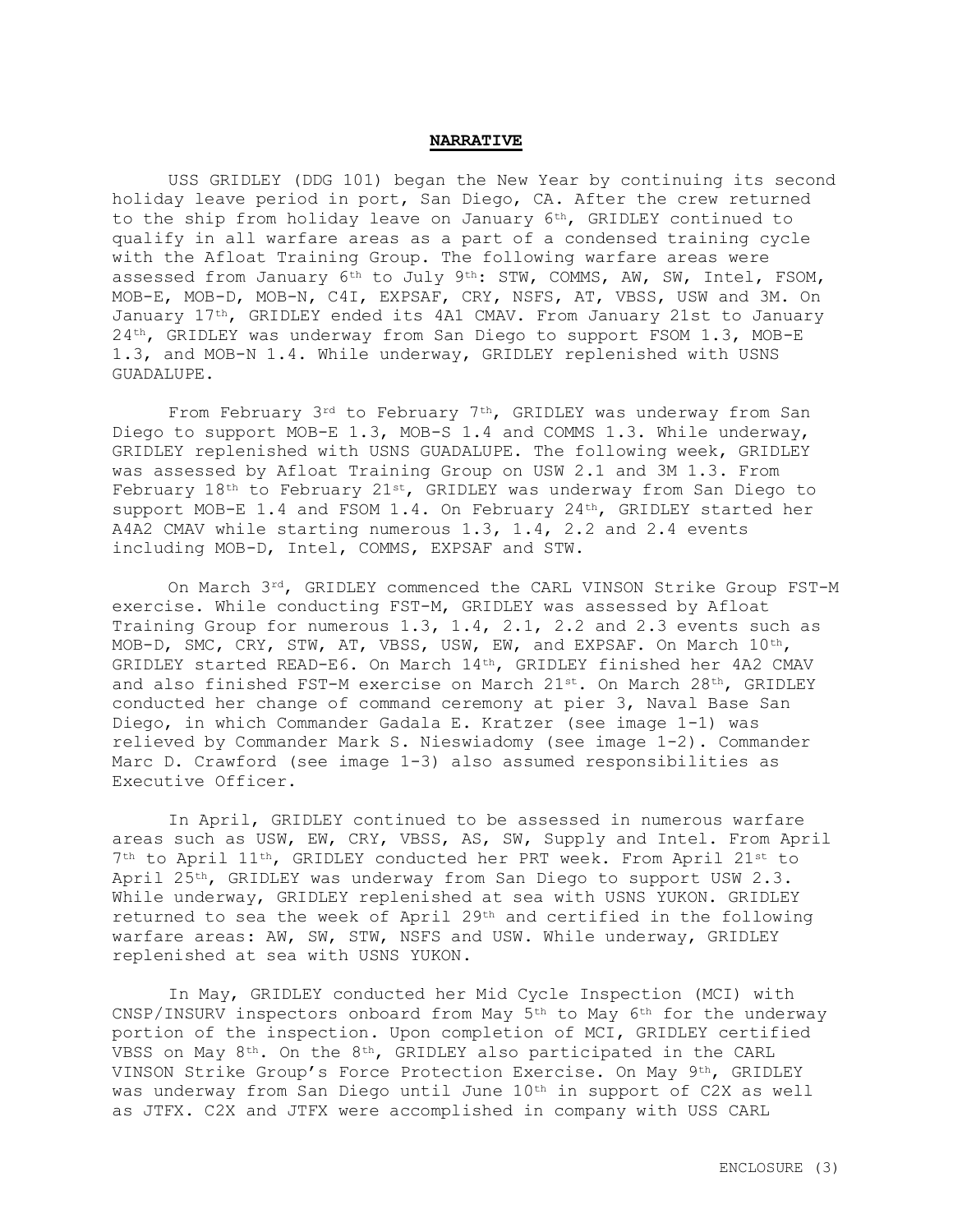VINSON (CVN 70), USS DEWEY (DDG 105), USS STERETT (DDG 104), and USS BUNKER HILL (CG 52). While underway, GRIDLEY replenished at sea twice each with USNS CARL BRASHEAR and USNS YUKON.

After returning from C2X and JTFX, GRIDLEY prepared for her upcoming 3M 1.4 event before getting underway on June 16th to transit to Seal Beach, CA. After mooring in Seal Beach, GRIDLEY conducted ammo onload through June 19th. GRIDLEY got underway from Seal Beach, and returned to San Diego June  $20<sup>th</sup>$ . Upon return to home port, GRIDLEY commenced her 4A3 CMAV. On June 30th, GRIDLEY certified SAR as well as started AWT phase three.

From July 7<sup>th</sup> to July 9<sup>th</sup>, GRIDLEY conducted and successfully completed 3M 1.4 certification. After the assessment, GRIDLEY continued to prepare her upcoming deployment with depot level work being conducted onboard until the end of 4A3 CMAV. From July 22nd to August 4th, GRIDLEY Sailors started their first of two much deserved pre-deployment leave periods. After a turnover day on August  $5<sup>th</sup>$ , GRIDLEY Sailors started their second pre-deployment leave period, which ended August  $19^{th}$ . On August  $20^{th}$ , GRIDLEY transited to BRAVO Pier at North Island Naval Air Station in support of ammo onload. After completion of ammo onload, GRIDLEY returned to San Diego Naval Base where she stayed until officially deploying on August 22<sup>nd</sup> (see image 1-5). GRIDLEY replenished with USNS GUADALUPE and USS CARL BRASHEAR during the last week of August.

On August 22nd, GRIDLEY deployed as part of Carrier Strike Group ONE (CSG-1) and Destroyer Squadron ONE (DESRON ONE) with USS CARL VINSON, USS BUNKER HILL, USS DEWEY and USS STERETT to Hawaii OPAREA in support of Under Sea Warfare Exercise (USWEX) 2014 from August 31st to September 4th. After damaging her flight deck nets on September 2nd, GRIDLEY moored at Naval Station Pearl Harbor in support of emergent repairs on September 3rd. On September 4th, GRIDLEY left Pearl Harbor in support of SESEF testing on the Hawaii OPAREA SESEF range. On September 5th, GRIDLEY returned to Pearl Harbor to complete repairs and departed the same day. Upon leaving Pearl Harbor, GRIDLEY transited west to rejoin the strike Group.

On September 9th, GRIDLEY and the strike group chopped into SEVENTH FLEET and continued to transit west toward Guam. After reaching Guam OPAREA on September 15th, GRIDLEY took part in exercise VALIANT SHIELD 2014 (VS-14) along with numerous other ships from 7<sup>th</sup> fleet including USS GEORGE WASHINGTON (CVN 73). Participants of VS-14 conducted strike group tactics and training, finishing with a PHOTO-EX to officially finish on September 23rd (see image 1-8). After completion of VS-14, GRIDLEY continued transiting west with the strike group toward Singapore. While enroute Singapore, the strike group transited through the Balabac Straits and the Philippine Sea. During the month of September, GRIDLEY replenished at sea with numerous oilers, including: USNS RAINIER, USNS JOHN ERICSSON, USNS RAPPAHANNOCK, USNS GUADALUPE and USNS RICHARD E. BYRD.